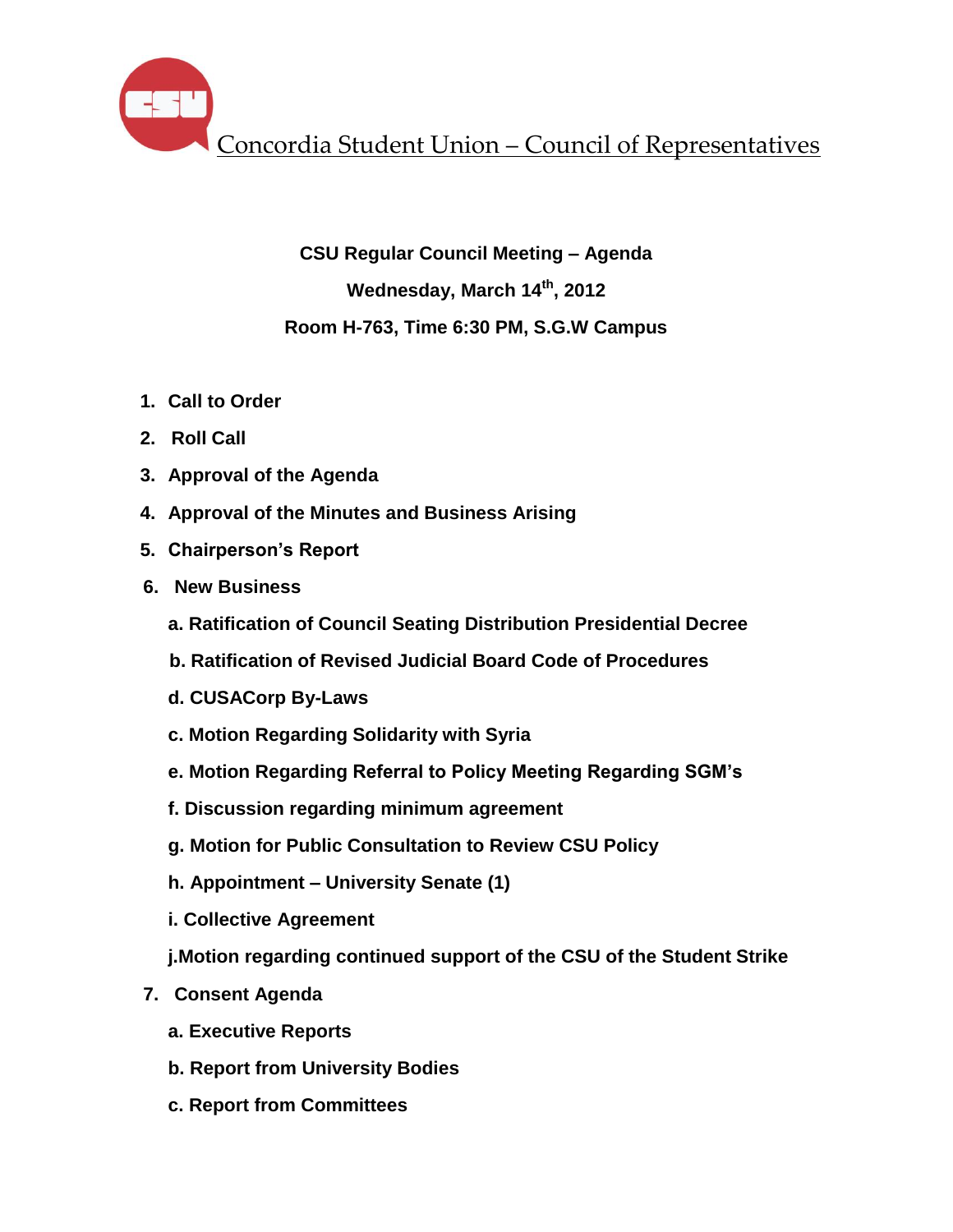

- **8. Question Period & Business Arising**
- **9. Announcements**
- **10. Adjournment**

## **CSU Regular Council Meeting March 14 2012**

- **1. Call to Order** The meeting is called to order at 6:48pm
- **2. Roll Call**

Executives:

Lex Gill Chad Walcott Morgan Pudwell Laura Glover Melissa Fuller Hasan Cheikzan Jordan Lindsay Gonzalo Nieto

Councillors:

Simon-Pierre Lauzon April Underwood Anaii Lee-Ender Sabrina D`Ambra Tally Shaaked Ali Moenck Emran Ghasemi Fares Jandali Rifai Yassine Chaabi Museb Abu-Thuraia Kyle Mcloughlin Renee Tousignant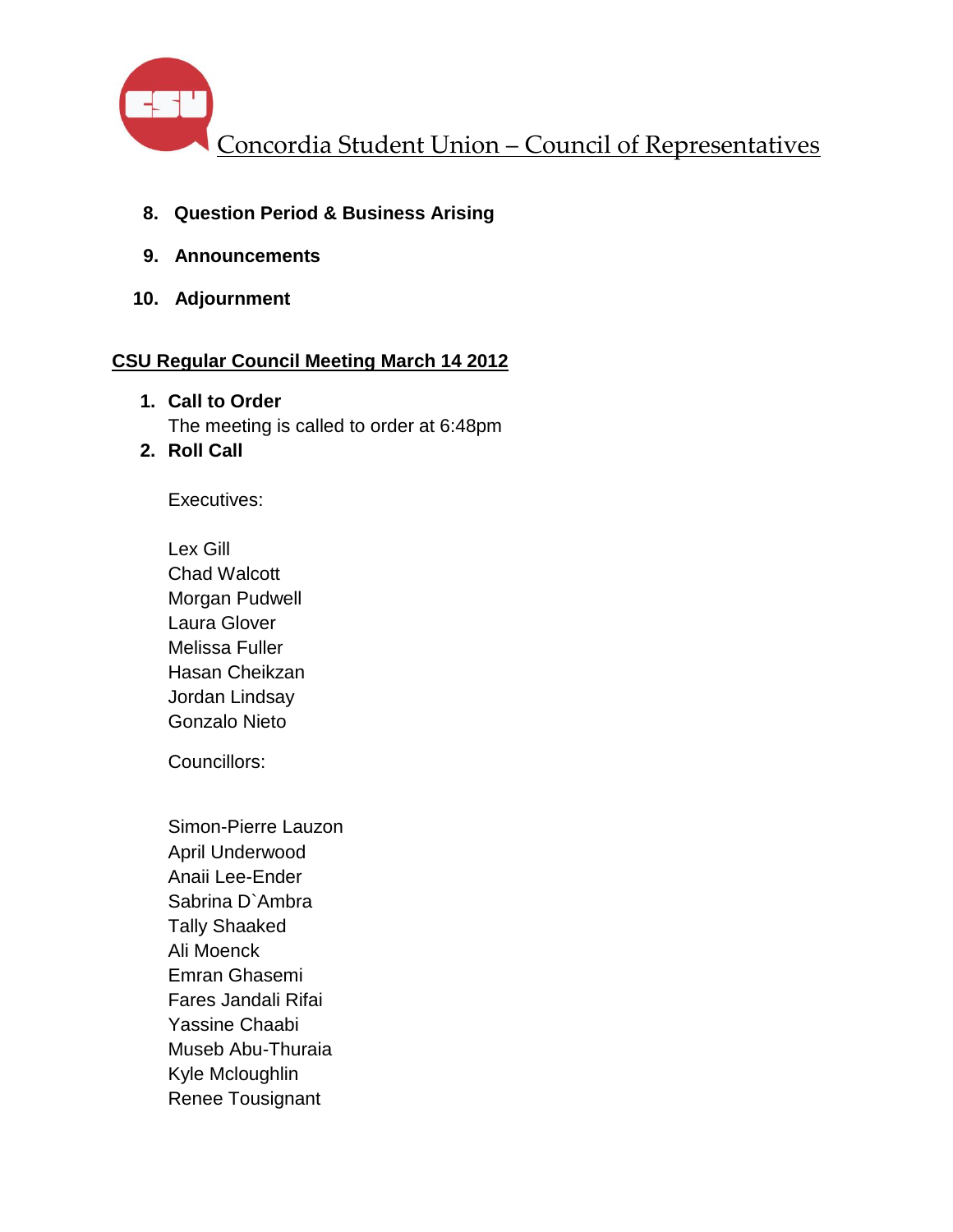

Irmak Bahar

## **3. Approval of the Agenda**

Motion to approve the agenda: unanimous.

## **4. Approval of the Minutes and Business Arising**

**VOTE:** all in favour of approving minutes: unanimous, Rene Tousignant, Eva-Loan Ponton Pham, Sabrina D'Ambra abstain.

## **5. Chairperson's Report**

**Chairperson:** Bylaw 10.1 says that `any Councillor who misses 3 meetings (unexcused) has resigned. A number of Councillors fall under this category. Ariel and Anthony: 3+ absences (unexused), while Emran and Fares have new information regarding their absences which could put them under the 3 absences mark. Temporary reprieve?

**Lex Gill:** We can wait until the next meeting, give them their rights.

**Michaela Manson:** Is this a motion to maintain status quo?

**Lex Gill:** Presents this as a motion. BIRT that Emran and Fares be granted their voting rights pending review of their attendance.

**Michaela Manson:** Seconds.

**Vote**: All in favour: unanimous, Emran abstains.

**Kyle McLoughlin:** Other 2 councillors, do they count toward quorum?

**Chairperson:** No, quorum is based on voting members.

**Tomer Shavit:** Wondering if he provided Council with the report in accordance to 10.2 of new bylaws. Chairperson must verify membership status of CSU.

**Lex Gill:** This is part of the new by-laws, asks that it be done for the next meeting.

**Tomer Shavit**: There is an executive who is not a student. This is grave because they have been collecting salary when they're not a member. Morgan isn't a member.

**Lex Gill:** Can we do this for next meeting?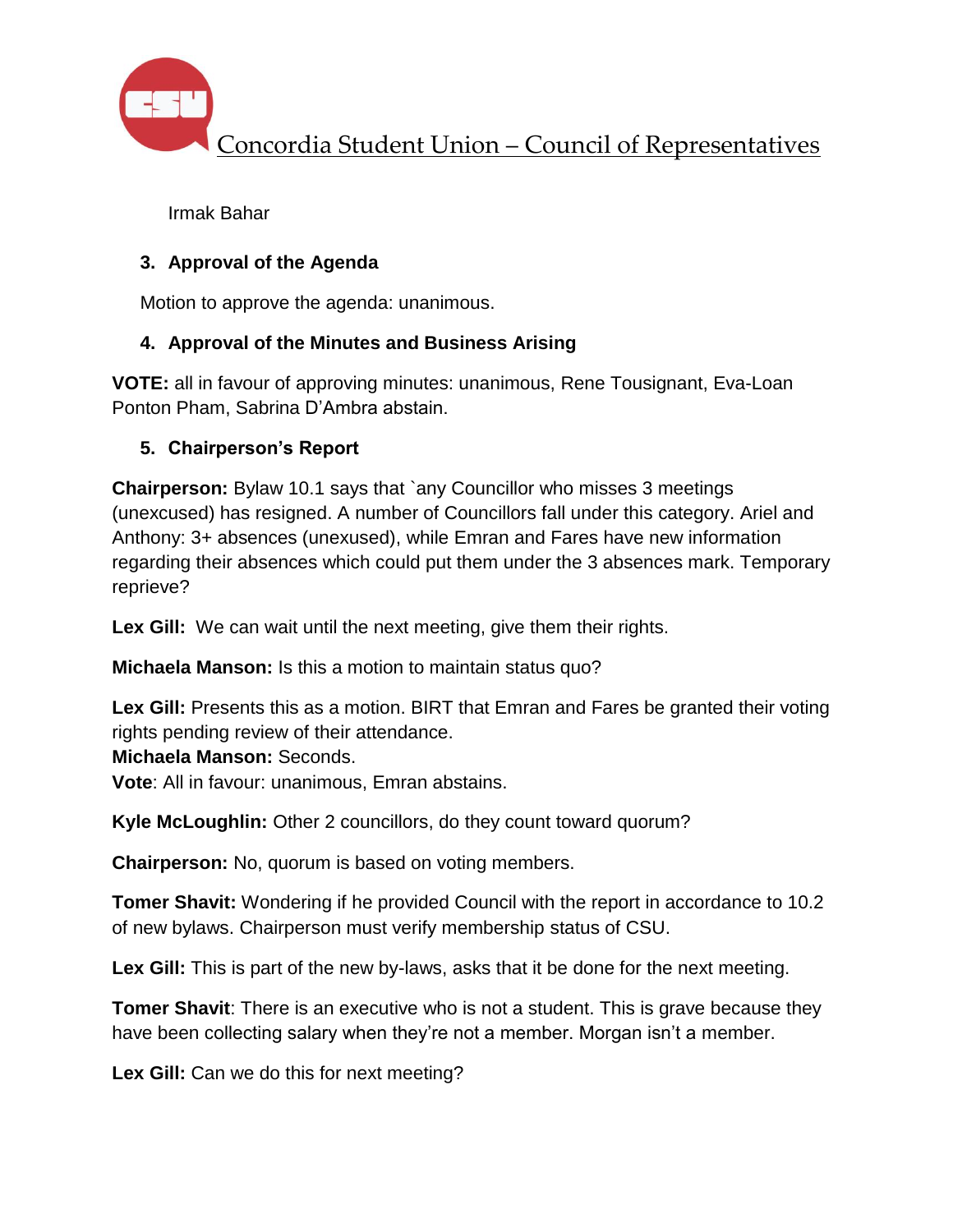

**Nadine Atallah:** Moves that the Chairperson produce this report within the next 48 hours.

**Morgan Pudwell**: Seconds.

**Simon-Pierre Lauzon:** How much time do you need?

**Lex Gill:** Amend the motion to if at all possible within 48 hours.

**Nadine Atallah:** Considers it friendly.

**Chad Walcott:** Calls the question.

**Vote**: All in favour: Kyle McLoughlin opposed, Amer Muiny and Sabrina D'Ambra abstain.

**Vote:** on motion: unanimous, Tally Shaaked, Sabrina D'Ambra, and Amer Muiny abstain.

### **6. New Business**

### **a. Ratification of Council Seating Distribution: Presidential Decree**

**Lex Gill**: Supposed to have Council approve seating distribution before the elections. Will remain the same. Needs to be ratified. Big oversight.

**Vote**: unanimous.

### **b. Ratification of Revised Judicial Board Code of Proceedings**

**Morgan Pudwell:** JB has met several times about this as well as PC addressing some of the issues that need to be cleared up in their code of procedures.

**Schubert Laforest:** What ramification do these have on on-going cases?

**Ceejay, JB chair:** Have been waiting for the ratification today.

**Nadine Atallah:** So the new rules would be put in place immediately?

**Morgan Pudwell:** This is not specified, either short term or long term. Up to the JB to decide. Doesn't think it would affect any ongoing cases.

**Ceejay, JB chair:** We have a case going on right now, will use new rules with this case.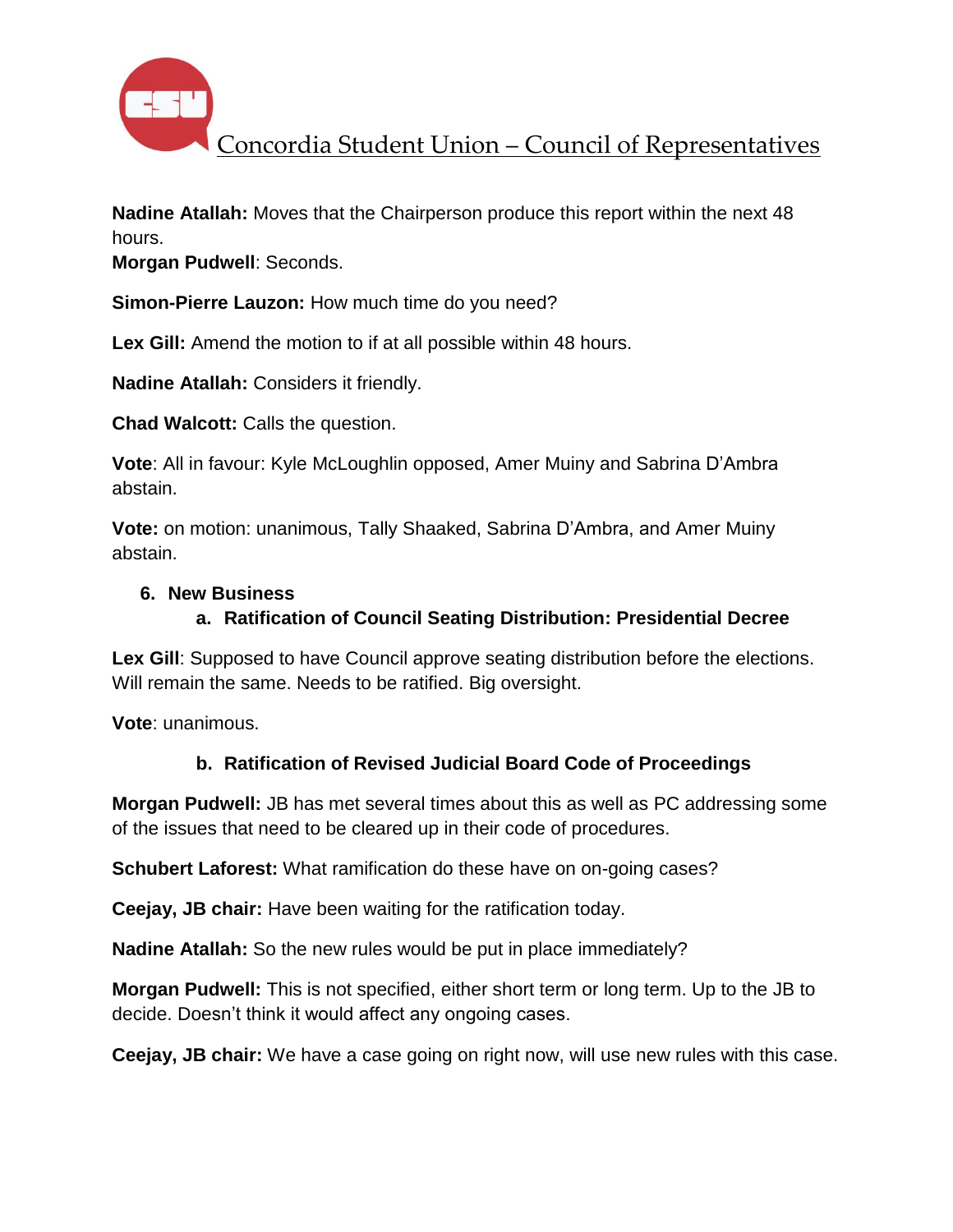

## **Michaela Manson:** Calls question. **April Underwood:** Seconds.

**Vote:** unanimous.

**Vote on motion**: Simon-Pierre Lauzon, Anaii Lee-Ender, Irmak Bahar, Nadine Atallah abstain. Motion is carried.

# **c. CUSACORP By-Laws**

**Morgan Pudwell:** This is the final draft. At 2-3 pm there weren't any comments, would be great if they could come forward with comments.

Lex Gill: Everyone keeps bugging us to see them and now they're available and no one has said anything.

# **d. Motion Regarding Solidarity with Syria**

**Amer Muiny:** Where as many Syrians around the world will commemorate the first year of the Syrian revolution for demanding their freedom from Syrian Government. Still to this day, the regime in Syria is committing violations to human rights against Syrian citizens. As Syrians struggle every day demanding respect for their basic rights, and calling for dignity, liberty and a say in how they are governed, so as Syrian students in Concordia university to join in solidarity adding our voices to those brothers in sisters in a cry for freedom justice, democracy and ending a dictatorship and the rule of the security state.

Be it resolved that the Concordia Student Union send a petition letter to the Canadian Government to act on the following:

- Request the Canadian government to close the Syrian embassy in Ottawa, and to cut all diplomatic ties with them.

- Request the Canadian government to expedite the immigration, refugee and sponsorship applications of Syrians to Canada.

- Request the Canadian government put a moratorium on deportation to Syria, especially on the deportation of students whose permit have expired and have to go back to Syria.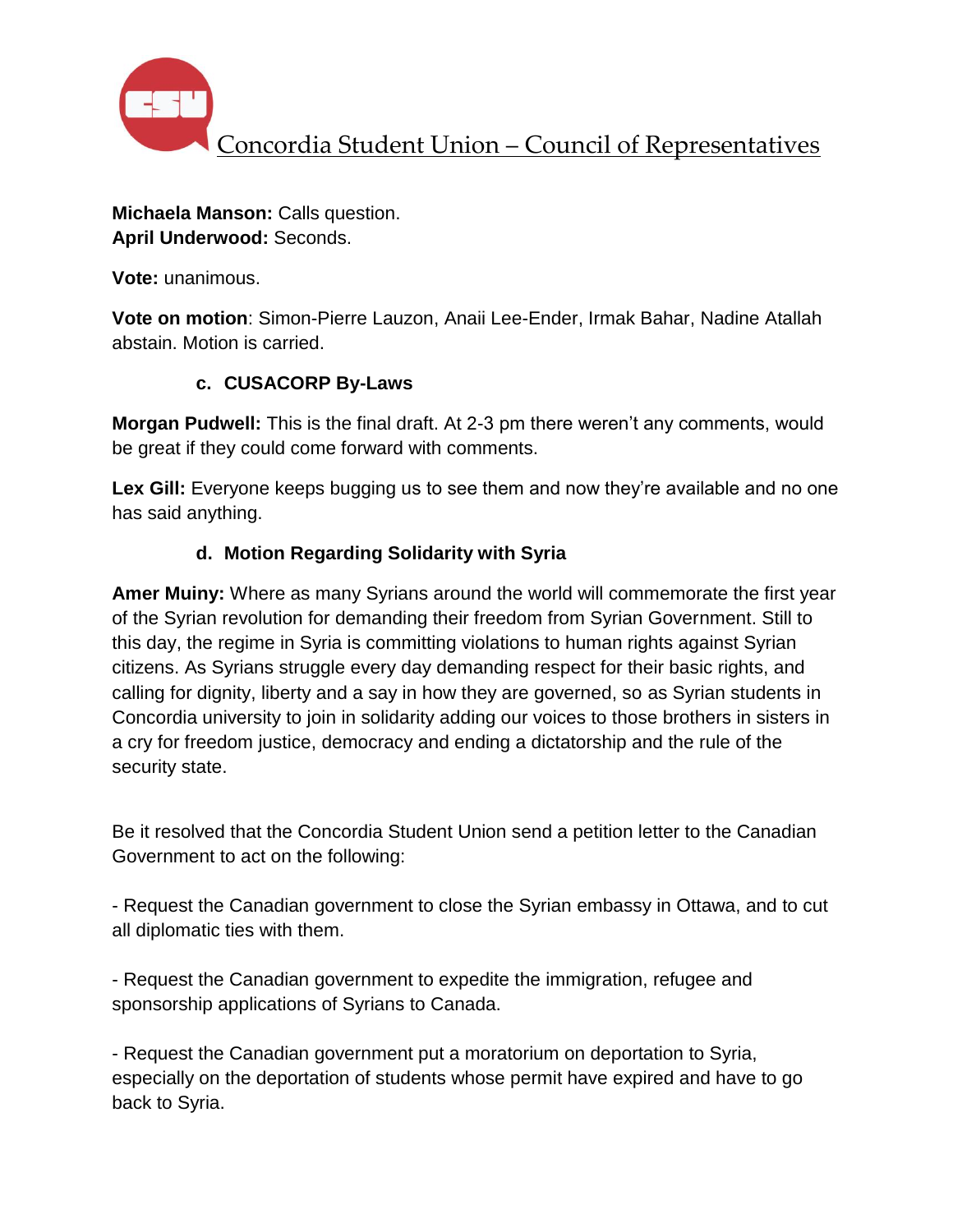

Be it further resolved that the Concordia Student Union ask the administration of Concordia University to give support the Syrians students in case of losing their status.

**Fares Jandali Rifai:** Seconds. Active with Syrian groups around MTL, working on getting awareness up. Demonstrations, fundraisers. Goal is to stand with Syrian people. As students, best thing to do is to ask government. There's a lot to elaborate, but it's been going on for a year.

**Vote:** unanimous.

# **e. Motion Regarding Referral to Policy Meeting Regarding SGM's**

**Lex Gill:** Reads motion. Anyone who went to the GA knows it was tricky, not ideal. A lot of feedback from students about what went well and what didn't go well. Turn feedback into something positive. How to hold a GA.

**Sabrina D'Ambra:** Add that we encourage groups that feel that they have feedback to attend meeting.

**Lex Gill:** Friendly.

**AJ West:** Written feedback also

**Lex Gill:** Friendly.

**Morgan Pudwell:** Change of bylaws will have to go through November referendum.

**Vote**: All in favour: unanimous.

# **f. Discussion regarding minimum agreement**

**Lex Gill:** Personal feelings haven't changed, seems to be a desire from students that council reconsider the question of the MA.

**Kyle McLoughlin:** The MA is a step to linking Concordia to the broader student movement. Moves to reconsider.

**Vote: All in favour of reconsidering:** 5 opposed 11 for.

**Chad Walcott:** Agrees with Kyle that the spirit of the motion was to have the 4 associations work together, but the situation has changed. The ASSE no longer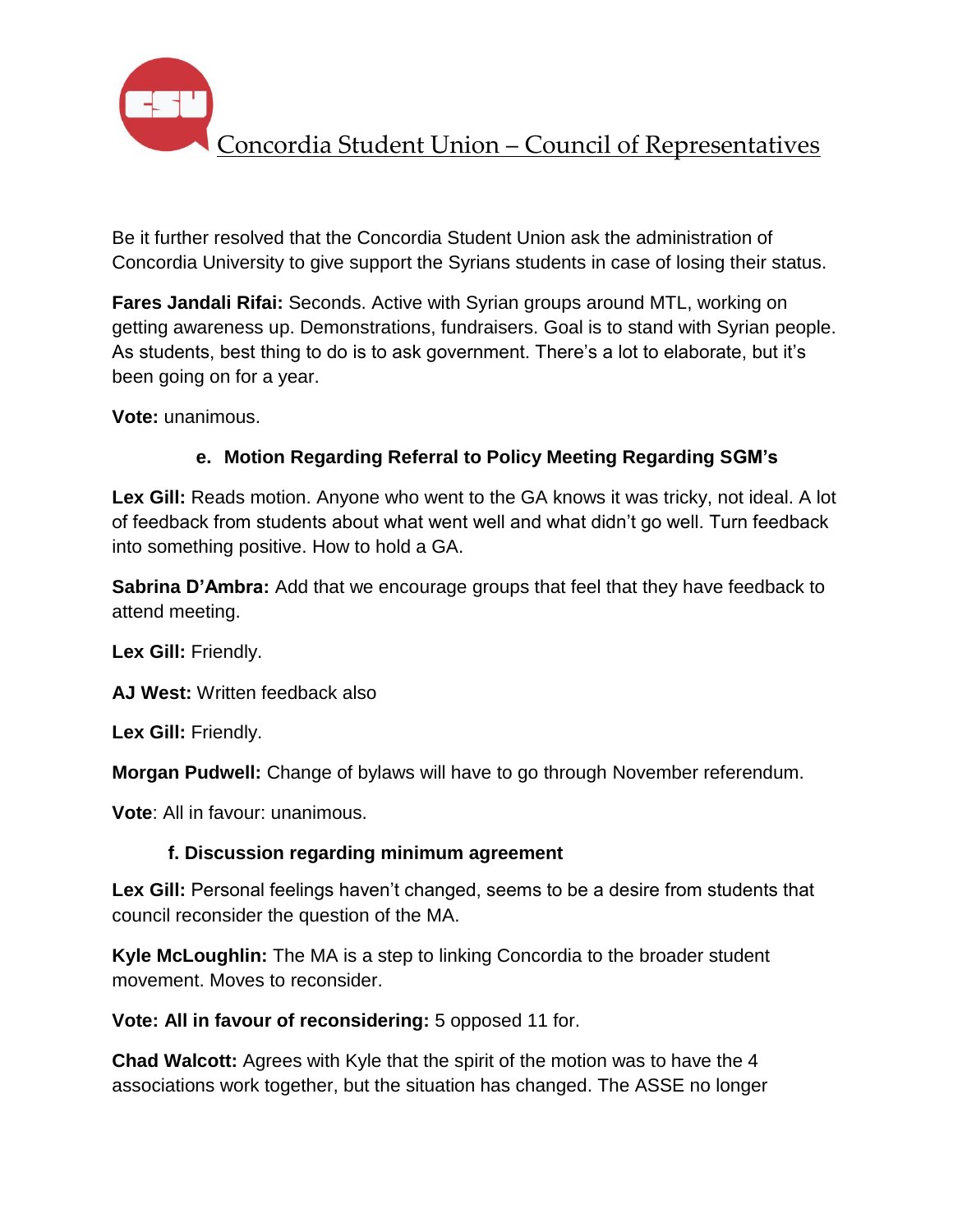

cooperates or communicates with the FEUQ. They come out against them in the media, violating one of the clauses. It's already been violated, what's the point?

**Nadine Atallah:** What has changed that we are reconsidering this motion?

**Lex Gill:** Has heard from a lot of students that this was something that they wanted to be discussed.

**Nadine Atallah:** Could we hear from the students who want us to reconsider it?

**Irmak Bahar:** ASSE has decided that they don't want to cooperate with the FEUQ until they sign the MA. There is a petition asking the CSU to reconsider its position on the MA.

**Sabine, student at large:** At this point, in this situation, more and more organizations and associations are embarking on strike mandates. Higher chance that the government will be forced to negotiate with student associations. The MA commits us to not denounce each other's actions in this tuition increase. Wwhether you are for or against the increase, it should be in the hands of students to decide what to do. This is what the MA means and does. If we sign on to this, this is what we are agreeing to. We are forcing the government to sit down and negotiate with students. Main point is that there will be nothing accepted by students without it going back to the GA's.

**Sabrina D'Ambra**: One of the clauses is non-denunciation. But what about illegal strike tactics? This is why she is hesitant.

**Kyle McLoughlin:** Students are asking for this to happen, the situation has changed. Concordia has joined the student strike. Need to sign on to this agreement that has passed broadly throughout QC. United against the government, who does not want us to succeed. Band together and stand together.

**Lex Gill:** Comment regarding principle. Appreciates that this is framed in the positive, points out that unfortunately some of the rational is not positive. Sherbrooke adopted a similar motion supporting the spirit of the MA.

**Simon-Pierre Lauzon:** Moves to divide the question into 3 separate motions, each clause is its own motion.

**Michaela Manson:** Should discuss it as a collectivity.

**Simon-Pierre Lauzon:** One at a time so that two or one can be discussed at a time.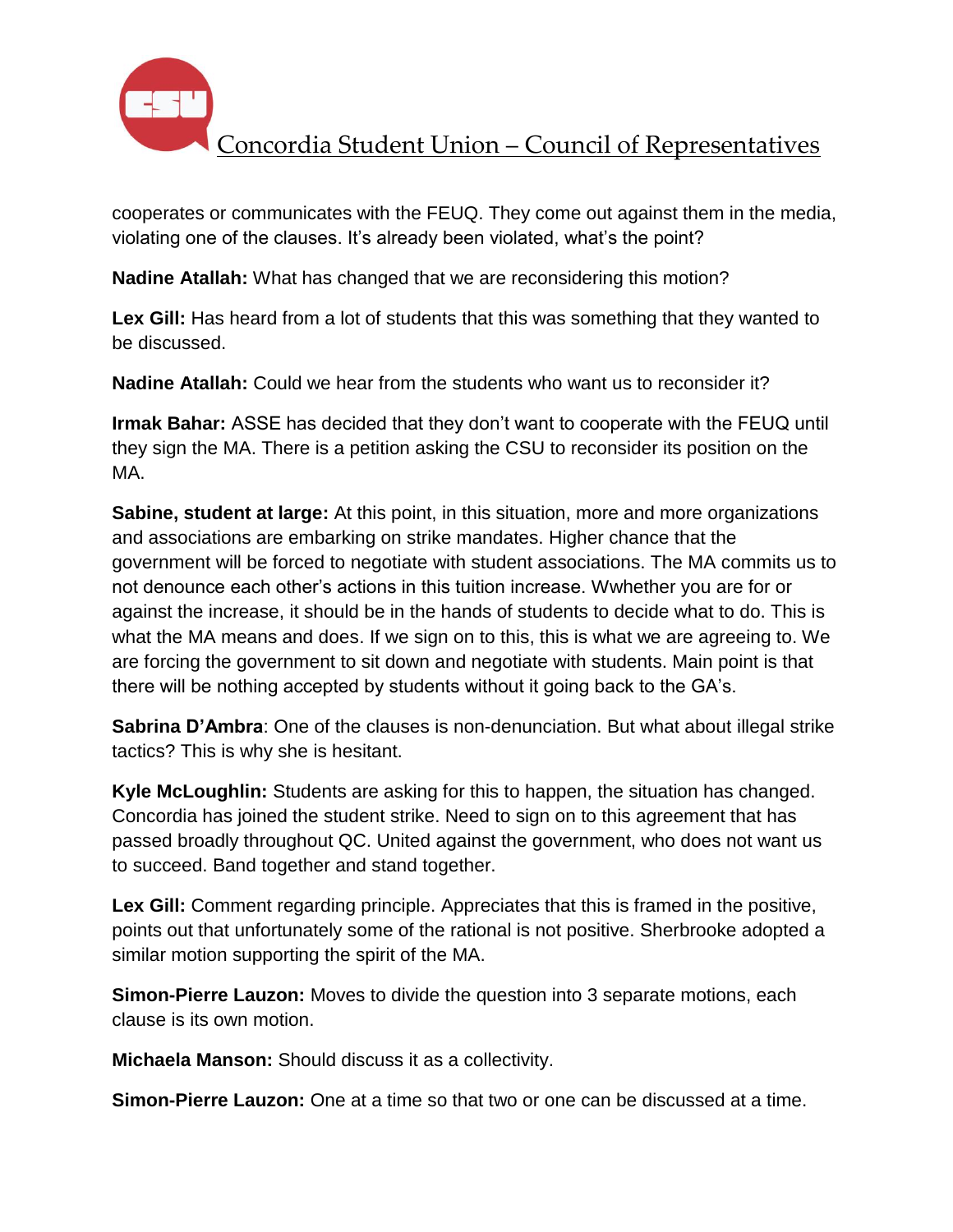

**Nadine Atallah:** Seconds.

**Vote:** Motion fails 6-6.

**Nadine Atallah:** Cannot support the non-denunciation clause and refusal to negotiate with the government. Concern is for CU students.

**Irmak Bahar:** The intention behind the solidarity clause is that the associations will not sit down with the government unless all associations are invited/present.

**Iain Meyer-Macaulay:** Does not support non-denunciation clause, takes away public voice. CSU powerful player in the movement. Taking away critical eye disempowers constituents.

**Eloise, student at large:** Doesn't mean we're not critical, doesn't understand what Iain means.

**Amer Muiny:** How many universities or CEGEP's are for and against the MA?

**Irmak Bahar:** All of the national organizations except the FEUQ have signed on to it.

**Chad Walcott:** Greatest show of solidarity is that we are on strike for the first time ever. None of the associations of the FEUQ have signed on, while those who have, amended it.

**Kyle McLoughlin:** Claim of violence is unrealistic, no one is talking about kidnapping or bombing buildings. This is insulting. It is a student movement, it is not a Concordia movements. WE need to join together.

**Sabrina D'Ambra:** Agrees with Iain about not giving up our ability to denounce illegal tactics.

**Michaela Manson:** First- disheartened by absence of certain executives during this discussion. Extreme activities- you don't reason on the basis of slippery slope, but on good information. Good information suggests that nothing illegal is happening.

**Lex Gill:** Morgan left because she's sick and Chad went to the bathroom.

**Nadine Atallah:** Moves the BIRTS. **Emran Ghasemi:** Seconds.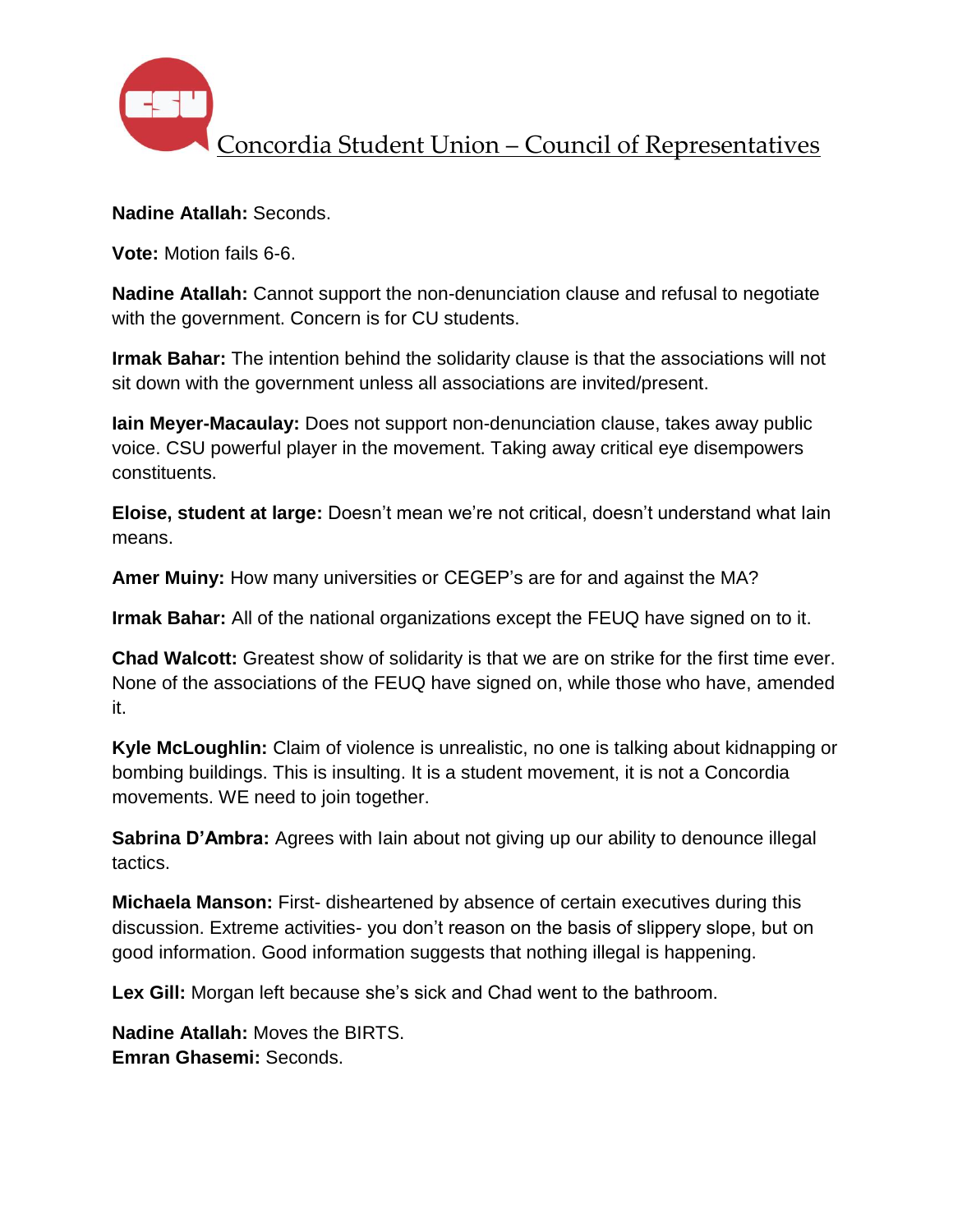

**Nadine Atallah**: Moves that the BIRTS be split. **Emran Ghasemi:** Seconds

**Vote:** Whether we will consider the 3 BIRTS separately. 4-8-3 motion fails.

**Eva-Loan Ponton Pham:** Calls the question. **Kyle McLoughlin:** Seconds.

**Vote** : 11-1-3. Question is called.

**Vote on motion:** 7-7-2. Motion fails.

**Michaela Manson:** Moves to reconsider. Urges no abstentions. **Irmak Bahar:** Seconds.

**Laura Glover:** Abstentions can be responsible decisions.

**Vote:** 8- 9- 1. Motion fails.

**Lex Gill:** Her feelings are that the CSU taking a position doesn't make a big difference at the FEUQ. Most people are in principle in favour of most of the MA. Will send an email to the FEUQ and bring it up at the next meeting.

**Renee Tousignant:** Abstained because she didn't feel comfortable saying yes or no.

**Michaela Manson:** Saying it wouldn't making a difference isn't accurate.

**Emran Ghasemi:** Moves to take a 10 minute recess. **Fares Jandali Rifai:** Seconds.

Meeting is reconvened at 9:02 pm.

### G) **Motion for a Public consultation to review CSU policy**

**Sabrina D'Ambra:** Whereas students should be involved in the democratic process and should get the opportunity to review and suggest improvements to the policies that govern their union;

Whereas the active involvement of students in reviewing the rules and regulations that govern them can lead to a more informed, engaged student body, and can strengthen the democratic rights of students, but also can improve the governance of our union in general;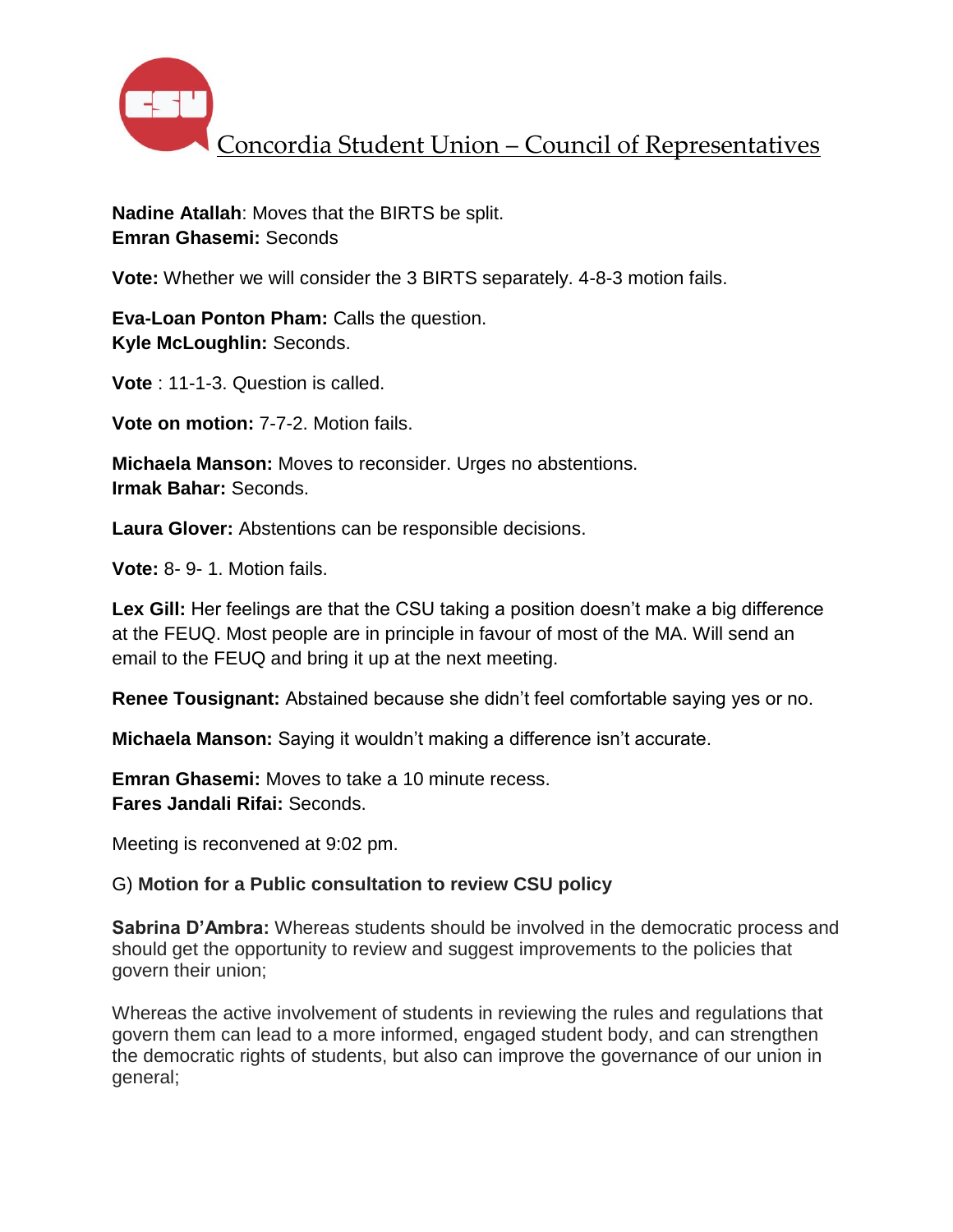

Be it resolved that the current CSU holds a public consultation (in the form of a Special General Meeting OR BY ONLINE FORUM) with its members, before their term is over, to review the CSU's current policies (By-laws, standing regulations, Ethics and Sustainability Policy) and make recommendations for changes to these policies. **Simon-Pierre Lauzon:** Seconds.

**Sabrina D'Ambra:** A lot of students want to know more about the bylaws, it's our job to facilitate this. We can learn a lot through open forum discussion.

**Lex Gill:** More of a consultative process. SGM is very limited. 2 information meetings and an online component where people and submit feedback going to PC.

**Sabrina D'Ambra:** Friendly.

**Laura Glover:** Did we identify a timeline?

**Lex Gill:** By the end of our mandate.

**Vote:** 14-0-1.

# **H) Appointment – University Senate**

**Lex Gill:** Tina was elected for ENCS she resigned. Should be replaced by ENCS person. Open posting for next 2 weeks.

**Sabrina D'Ambra:** Would like to take the spot.

**Vote:** All in favour: unanimous, Sabrina abstains.

# **I) Collective Agreement**

**Lex Gill:** Moves to go into closed session

**Ace, student at large:** Why do we need to go into closed session?

**Lex Gill:** Some documents that we share are confidential.

### **Simon-Pierre Lauzon:** Seconds.

**Vote:** unanimous.

Open session resumes at 9:47 pm.

**Lex Gill:** Reads motions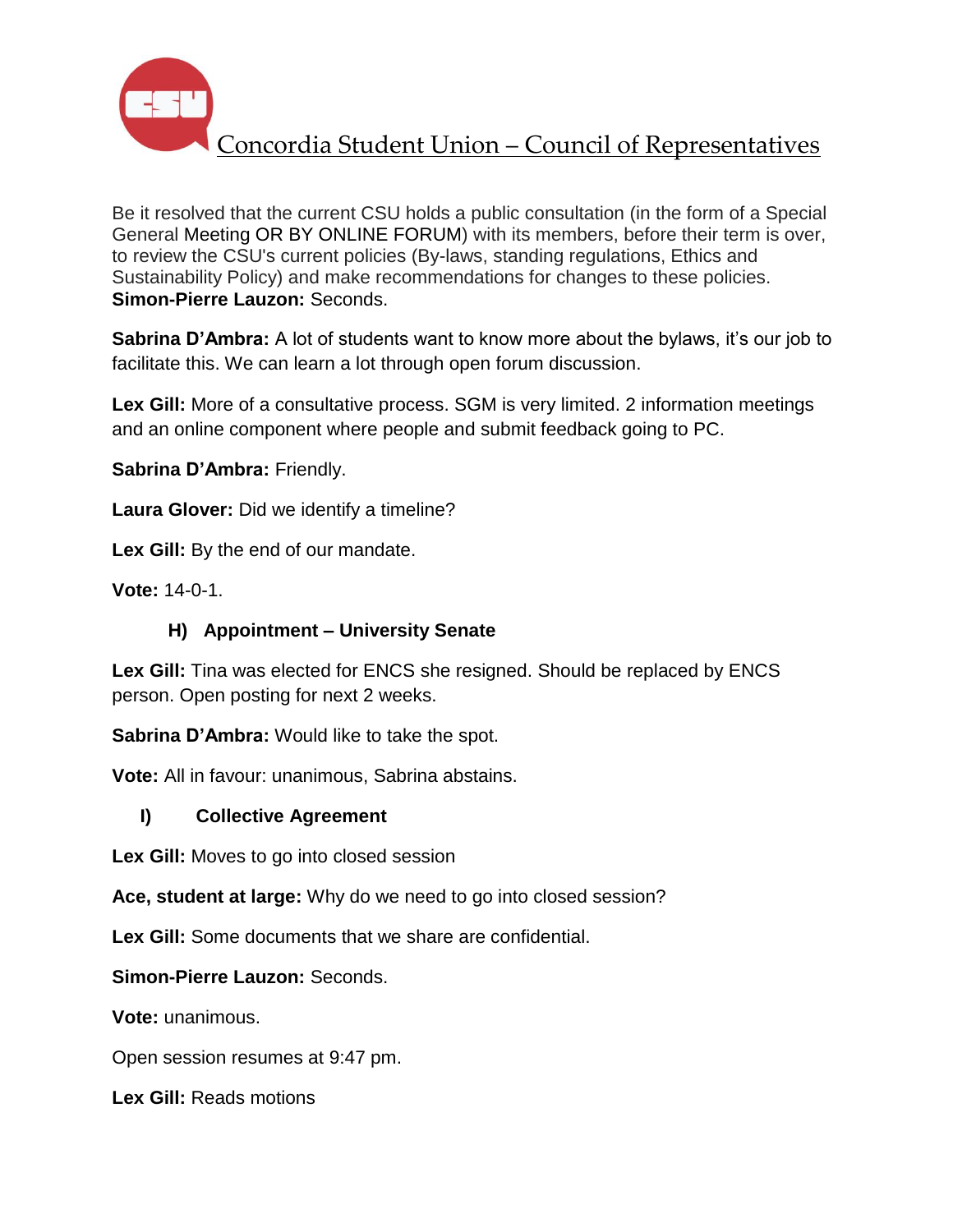

Kyle: Seconds.

**Vote:** unanimous. Irmak abstains.

J) **Lex Gill:** Reads motion.

**Irmak Bahar:** Amendment: finance committee have an emergency meeting.

**Lex Gill:** 2 days is in the motion because of the sense of urgency. Amend to mandate the VP Finance to call a FinCom meeting

**Nadine Atallah:** Can we afford this?

**Lex Gill:** Yes

**Irmak Bahar:** Previously what was called the Student Centre Fund was free, there were no rules on how that could be spent.

Lex Gill: According to our lawyer it's not okay to take the interest off that account. It's not free money.

**Vote:** unanimous, 1 abstention.

**Irmak Bahar:** Moves to suspend the rules

**Kyle McLoughlin:** Seconds.

Vote: Nadine and Anaii Emran abstain.

**Irmak Bahar:** Under New Business new point regarding complaint brought forth by the JB. April: Seconds.

April Underwood: Seconds.

**Vote:** unanimous, Nadine abstains.

Roberts Rules reinstated.

**Michaela Manson:** Moves to go into closed session.

**Tomer Shavit:** I'm not leaving this room.

**Nadim Kobeissi:** This has nothing to do with Tomer.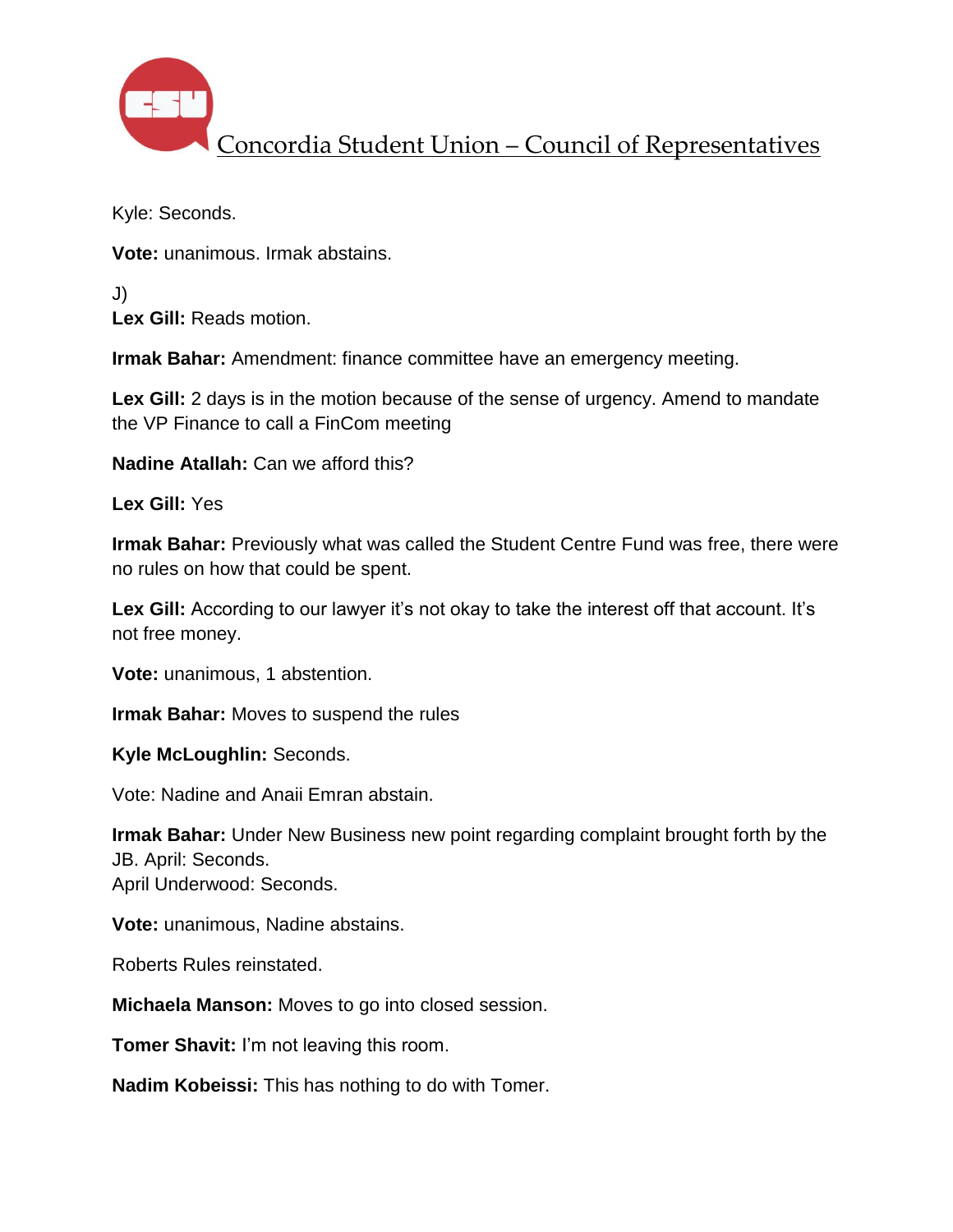

Lex Gill: Everyone chill. Tomer doesn't want to move.

**Michaela Manson:** Rescinds motion

**April Underwood**: If we are unable to deal with this in open session can we table it?

**Simon-Pierre Lauzon:** Give it to appointments committee?

**Ace, student at large:** What exactly is being talked about? No reason given.

**Melissa Fuller:** Appointments makes recommendations to Council, so this will come back to Council. Also, since JB is currently handling a case it will take a lot of valuable time.

**Nadine Atallah:** Is there no internal way for you (JB) to deal with this?

**Nadim Kobeissi:** This issue has nothing to do with her case. As far as he knows it has to be referred to Appointments or Council.

**Nadine Atallah:** This was brought up in Closed Session by the JB, not Council.

**Amer Muiny:** Can we explain how procedure works re: speakers list?

**Chairperson:** Explains.

**Schubert Laforest:** What are the ramifications of the discussion that is to take place? He is an interested party in the case, wants access to the issue.

**Nadim Kobeissi:** This issue has nothing to do with his case. It's a concern between the chair and himself that's been developing for months.

**Simin-Pierre Lauzon:** Would like for Nadim to explain why it should be done in closed session.

**Nadim Kobeissi:** Lex told him it should be done in closed session.

**Lex Gill:** Doesn't know enough about the complaint to say for sure.

**Michaela Manson:** Let's be efficient.

**April Underwood**: Is the person who this complaint is about in the room and are they comfortable with it being discussed?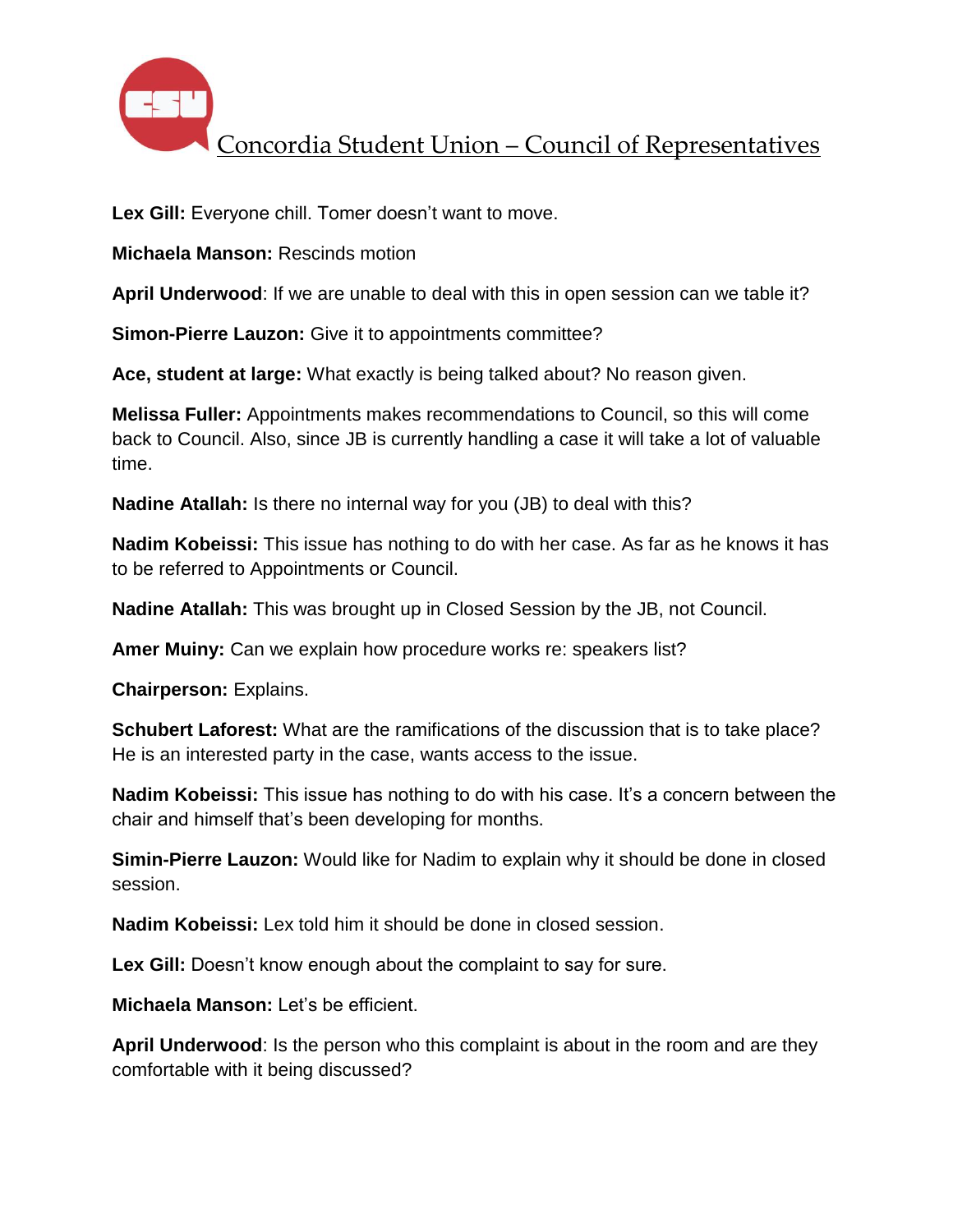

**Lori, JB member:** Yes they are present and they didn't know this was being brought up.

**Chairperson:** Complaint will be heard in open session, if the individual isn't comfortable with it being discussed in open session we can go into closed session.

**Nadim Kobeissi:** The person is Shannon Thomas and she was not notified, it was not needed. Has the right to bring forward anything he wishes to Council without notification.

**Ali Moenck:** This is unprofessional, we should go into closed session.

**Amer Muiny:** Everyone here wants it in open session, including the woman who the complaint is against. We will follow Order and the Speakers list.

**Chairperson:** Gives ground rules for respectful discussion under RR's.

**Nadim Kobeissi:** Brings forward complaint. He himself is bringing forth the complaint, having discussed it with all members of JB except who it is against. Support from the Chair. When he was appointed to JB there was a danger that there wouldn't be quorum in an upcoming case that needed to be heard. Lessening of selectivity.

Shannon's behaviour indicative of some incompetence. Meetings getting really confrontational, insulting emails from her. Passive aggressiveness, prominent in today's meeting. Unprofessionalism bordering on bad faith. She can't be reasoned with. Intolerable.

Example: Issue that was delayed in the Fall semester because Shannon disagreed with the decision made before she had come on JB. She cancelled with less than 24 hours notice, which caused the delay.

Instances where she confirmed something on the phone and later went against her decisions because other members did the same.

Recordings from open session where it was her right to go back on statements. The rest of the JB would spend a lot of time convincing her of things like how to operate in good faith.

She is very incompetent. Professional complaint, not personal complaint. The chair agrees with him. Puts part of the blame on appointments committee, should be more due diligence on who should be appointed.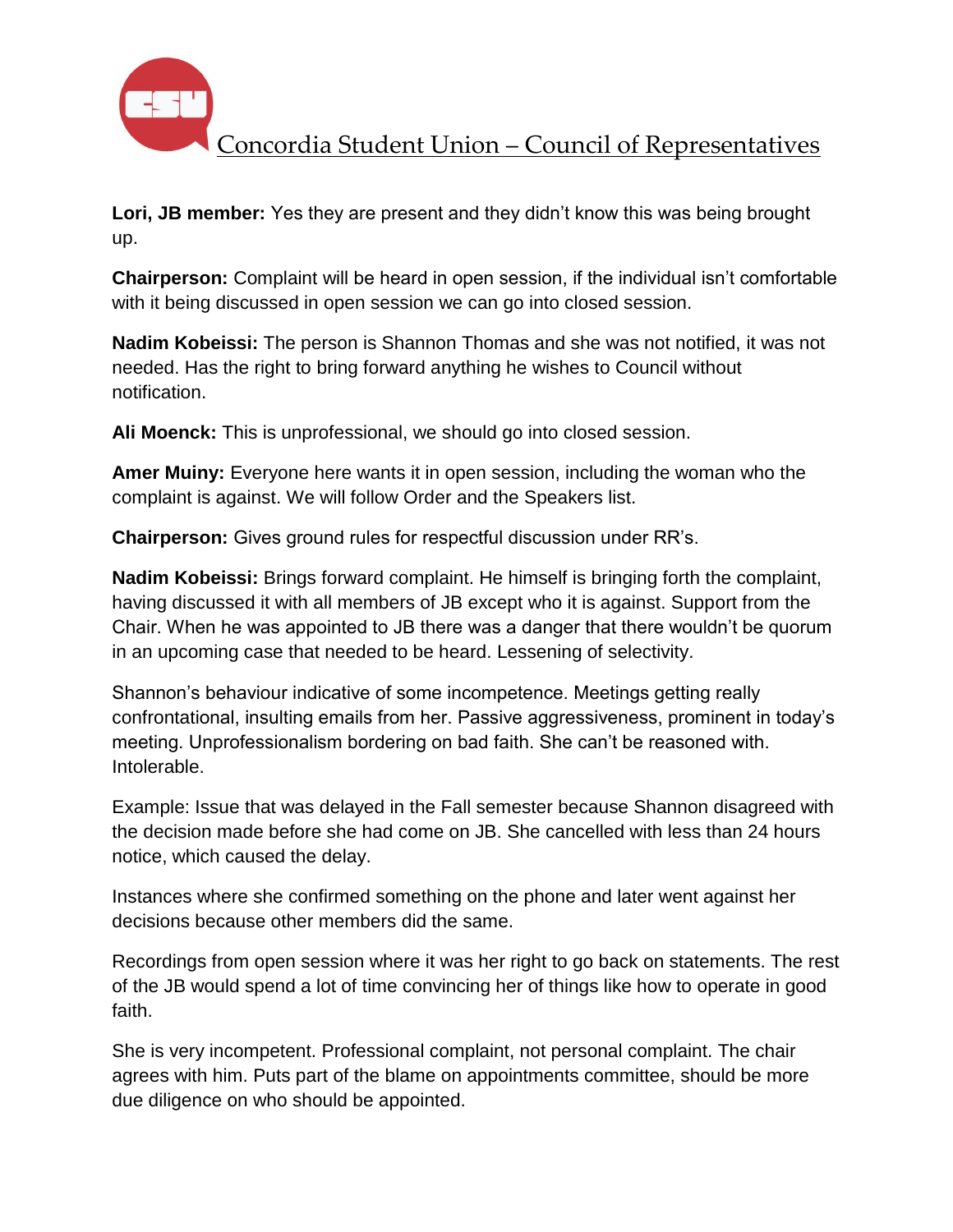

If this continues he will definitely be resigning from JB. Wish for 2 things: for the app com to have more selectivity in who they appoint, and for there to be an investigation.

**Shannon Thomas:** Didn't know that these allegations were going to be brought forward. Feels like they are threatened by her. There has always been tension because she voted against them. Everything she does is taken personally. Always present, always gives her regrets if she can't make it and a meeting needs to be postponed. Stupid ridiculous case. She doesn't know what's going on, doesn't want any corrupted JB members.

Reads email that Nadim sent to her.

"This is "effing" ridiculous. I'm an assertive person. He doesn't look at me in face, they don't even know me personally. I can't believe that I'm actually defending myself."

**Lex Gill:** Apologizes for any student here for the first time, it's not always like this. Not impressed by anyone right now. Doesn't think this is the appropriate forum for this discussion. Calls for the orders of the day.

**Chairperson:** Believes this is an appropriate course of action, Calls for the Orders of the Day accepted.

# **8.a) Executive Reports:**

**Laura Glover:** New York trip happened, went really well. No problems. Everyone had a good time.

**Irmak Bahar:** Where is Morgan's report?

**Chairperson:** Passes out hardcopies.

**Chad Walcott:** Add that there is a demo tomorrow at 11:30, marching.

# **b) University Bodies**

**Andy Filipowich:** Strike starting tomorrow. You are not authorized to block people from entering the building or class.

**AJ West:** Concordia was fined 2 million for mismanagement of funds. Student reps have a big issue with the mismanagement. People who authorized the money to be given away should be fined, not the university (personal opinion).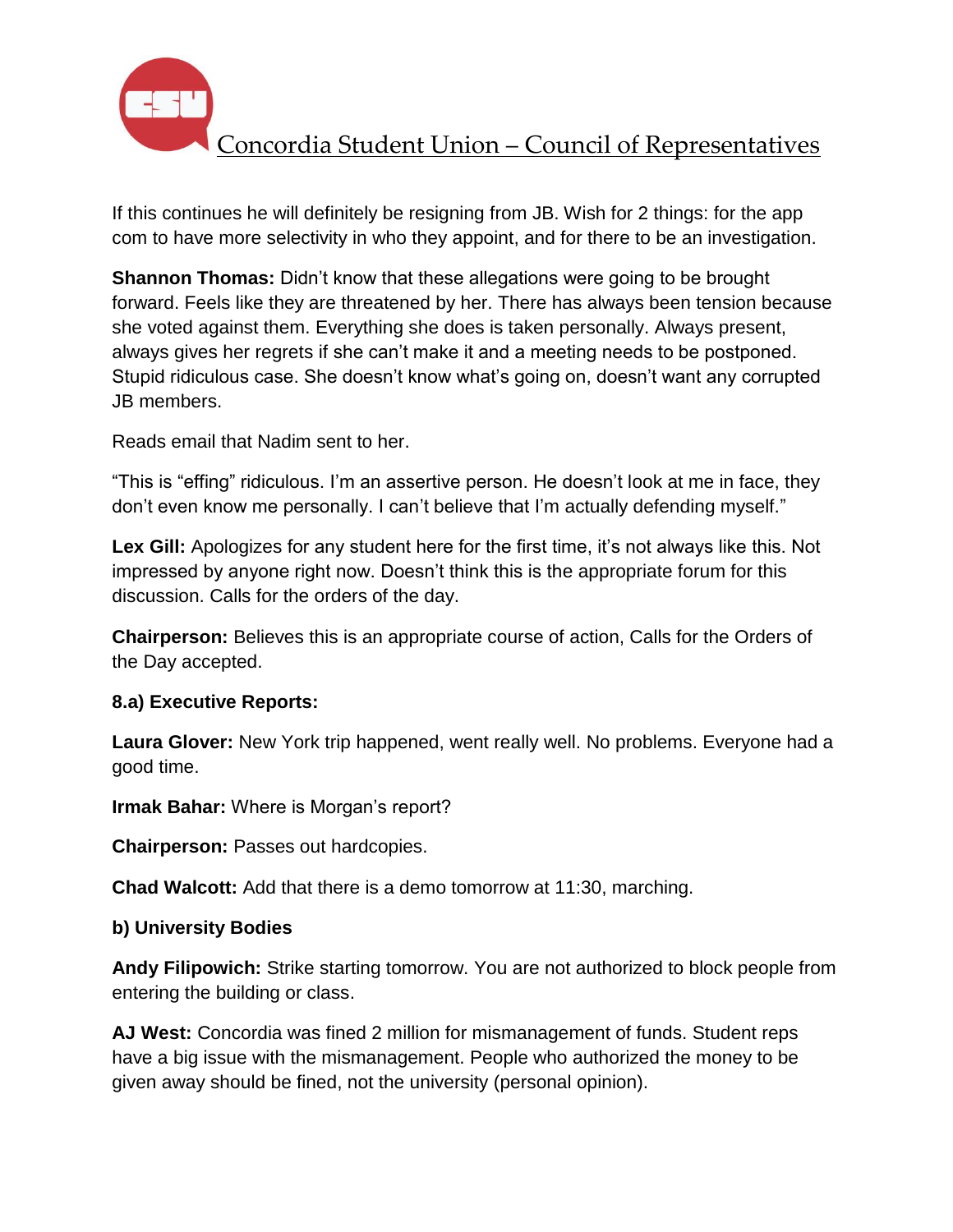

**Lex Gill:** Senate now has a special committee on filming. At the last BoG meeting they didn't vote to stop filming or broadcasting.

**Simon-Pierre Lauzon:** Wondering if we can hold any person accountable and make a change.

**Lex Gill:** Reason why they're referring this to external auditors

**AJ West:** BoG doesn't want to be fined 2M and want to see if they can reduce that.

**Anaii Lee-Ender:** How is severance pay decided?

**Lex Gill:** Defined in employment contracts.

### **Question Period and Business Arising**

**Nadim Kobeissi**: Has resigned from JB.

**Simon-Pierre Lauzon:** Concerned about what's going on in JB. Noticing that there's no clear procedure.

**Amer Muiny:** Concerned about JB's Friday hearing. Remain professional.

**Lex Gill:** We may be concerned and can make recommendation to JB, it's not up to us to decide that they're competent; they can make the decision on their own.

**Rami, student at large:** Tomorrow there's a strike, picket lines. Can the CSU make sure that Engineers can get to their GA?

**Chad Walcott:** Yes.

### **Announcements**

**CUTV:** Thanks CSU for support.

**Laura Glover:** The CSU doesn't have control over people picketing. In response to Rami.

**Cameron Monagle:** Frigo Vert pushing for increase in their fee levy.

**AJ West:** Upset that people with concerns about how the GA went who he told to come to Council didn't show up.